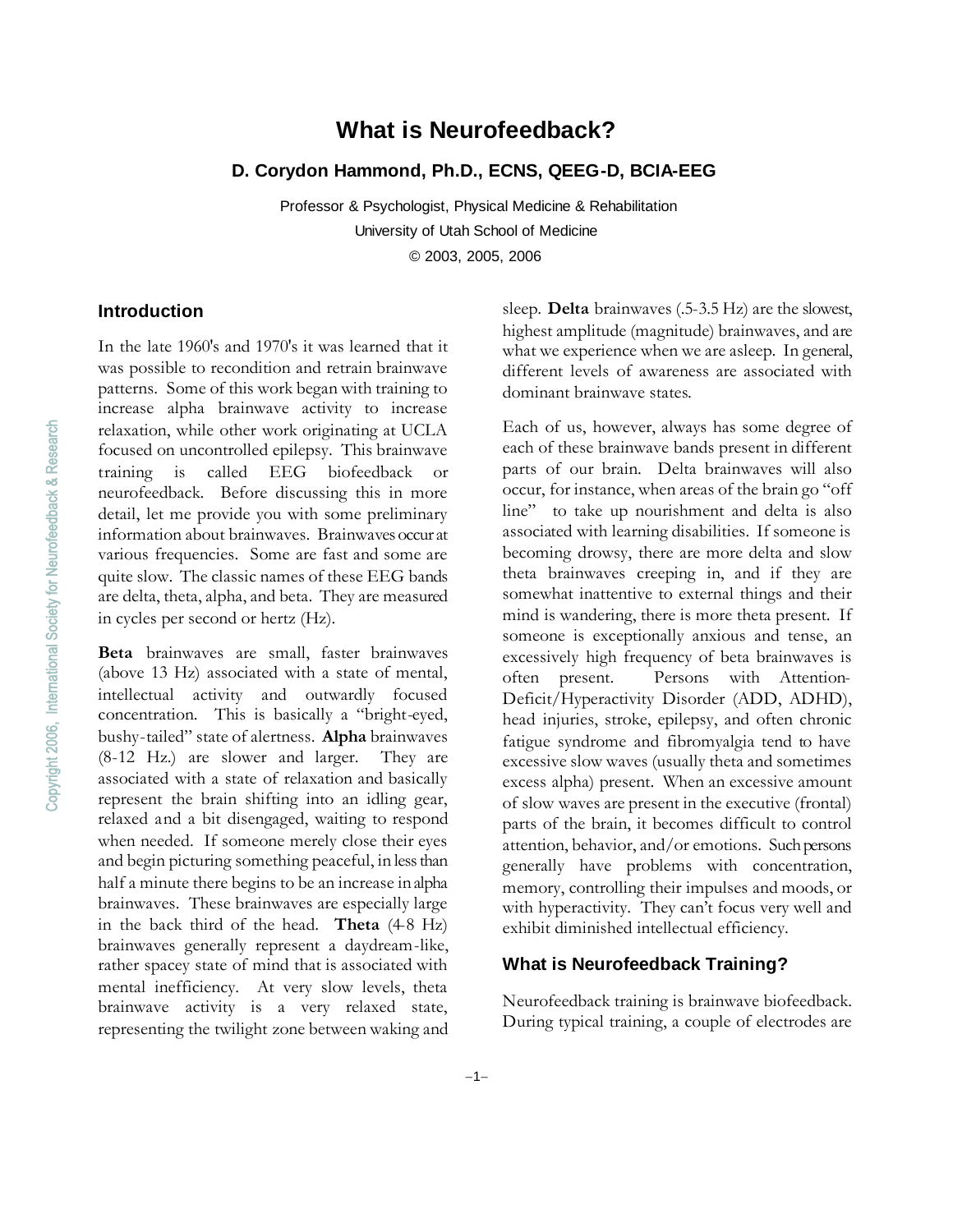placed on the scalp and one or two are usually put on the earlobes. Then, high-tech electronic equipment provides real-time, instantaneous audio and visual feedback about your brainwave activity. The electrodes measure the electrical patterns coming from the brain--much like a physician listens to your heart from the surface of your skin. No electrical current is put into your brain. Your brain's electrical activity is relayed to the computer and recorded.

Ordinarily, a person cannot reliably influencetheirr brainwave patterns because they lack awareness of them. However, when you can see your brainwaves on a computer screen a few thousandths of a second after they occur, it gives you the ability to influence and change them. The mechanism of action is operant conditioning. We are literally reconditioning and retraining the brain. At first, the changes are short-lived, but the changes gradually become more enduring. With continuing feedback, coaching, and practice, healthier brainwave patterns can usually be retrained in most people. It is a little like exercising or doing physical therapy with the brain, enhancing cognitive flexibility and control. Thus whether the problem stems from ADD/ADHD, a learning disability, a stroke, head injury, deficits following neurosurgery,uncontrolled epilepsy, cognitive dysfunction associated with aging, depression, anxiety, obsessive-compulsive disorder, or other brain-related conditions, neurofeedback training offers additional opportunities for rehabilitation through directly retraining the electrical activity patterns in the brain. The exciting thing is that even when a problem is biological in nature, there is now another treatment alternative than just medication. Neurofeedback is also being used increasingly to facilitate peak performance in "normal" individuals and athletes.

Frank H. Duffy, M.D., a Professor and Pediatric Neurologist at Harvard Medical School, stated inan editorial in the January 2000 issue of the journal Clinical Electroencephalography that scholarly literature now suggests that neurofeedback "should play a major therapeutic role in many difficult areas. In my opinion, if any medication had demonstrated such a wide spectrum of efficacy it

would be universally accepted and widely used" (p. v). "It is a field to be taken seriously by all" (p. vii).

# **Assessment Prior to Neurofeedback Training**

Some people wish that somehow they could simply buy their own neurofeedback equipment and train themselves or their children. Neurofeedback is just not that simple. One needs to have specialized expertise concerning brain function and be knowledgeable about much more than simply how to operate equipment and software. For training to be successful and negative reactions avoided, it is vitally important for an assessment to be performed and that the training be individualized to the distinctive brainwave patterns and symptoms of each person. Everyone does not need the same training at the same locations and research has shown that a person's brainwave patterns cannot simply be distinguished by only observing the person's behavioral symptoms. Therefore, prior to doing neurofeedback training, legitimate clinicians will want to ask questions about the clinical history of the client or patient. In some cases they may do neuropsychological or psychological testing. Competent clinicians will also do a careful assessment and examine brainwave patterns. Some practitioners may do an assessment by placing one or two electrodes on the scalp and measuring brainwave patterns in a limited number of areas. Other clinicians perform more comprehensive testing by using a quantitative electroencephalogram (QEEG) brain map where 19 or more electrodes are placed on the scalp.

A QEEG is an assessment tool to objectively and scientifically evaluate a person's brainwave function. The procedure usually takes about 1½ hours. It generally consists of placing a snug cap on the head which contains small electrodes to measure the electrical activity coming from the brain. This is done while the client is resting quietly with his or her eyes closed, eyes open, and sometimes during a task such as reading. Afterwards, we go through a lengthy procedure to remove any artifacts that occurred when the eyes moved or blinked, if the client moved slightly inthe chair, or tightened their jaw or forehead. The brainwave data that was gathered is then compared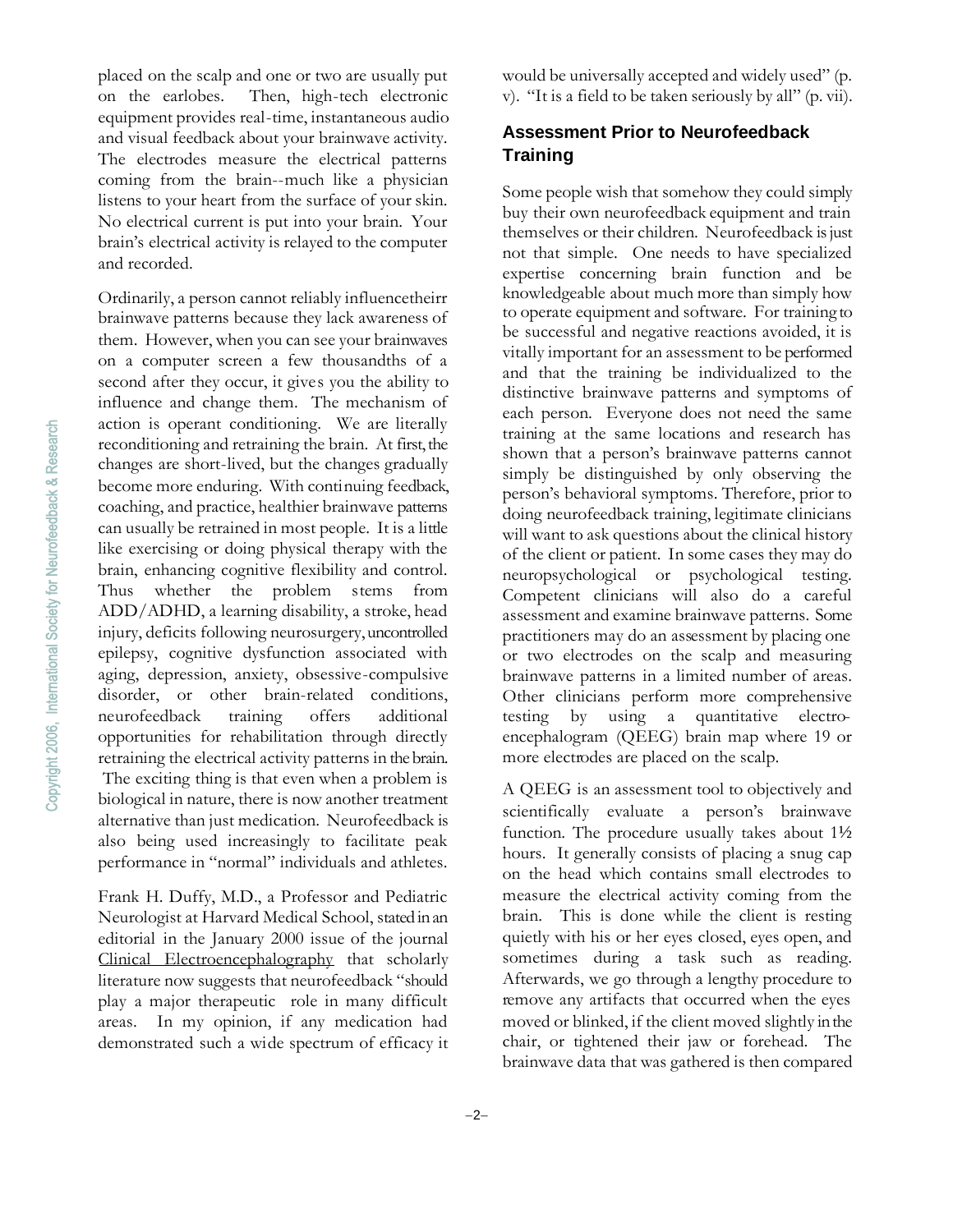to a sophisticated and large normative database that shows us how the brain should be functioning at the client's age. This assessment procedure allows us to then determine in a scientific, objective manner whether a client's brainwave patterns are significantly different from normal, and if so, how they differ.

During the 1970's and 1980's there began to be a great deal of experimentation with QEEG. QEEG has shown a scientifically documented ability to aid in the evaluation of conditions such as mild traumatic brain injury, ADD/ADHD, learning disabilities, depression, obsessive-compulsive disorder, anxiety, panic disorder, and a variety of other conditions (including autism, schizophrenia, stroke, epilepsy, and dementia) (Clarke, Barry, McCarthy, & Selikowitz, 2001; Hoffman, Lubar, Thatcher, Sterman, Rosenfeld, Striefel, Trudeau, & Stockdale, 1999; Hughes & John, 1999; Thatcher, Moore, John, Duffy, Hughes, & Krieger, 1999). QEEG has even been able to predict treatment outcomes from interventions with conditions such as ADD/ADHD (Suffin & Emory, 1995), alcoholism and drug abuse (Bauer, 1993, 2001; Prichep, Alper, Kowalik, & Rosenthal, 1996; Prichep, Alper, Kowalik, John, Merkin, Tom, & Rosenthal, 1996. Winterer, Kloppel, Heinz, Ziller, Dufeu, Schmidt, & Herrmann, 1998). The American Psychological Association has also endorsed QEEG as being within the scope of practice of psychologists who are appropriately trained, and ISNR has similarly endorsed its use by qualified health care professionals who are appropriately trained. Standards exist for the use of QEEG in neurofeedback (Hammond et al., 2004). Persons who are certified in this specialty may be identified either through the EEG & Clinical Neuroscience Society (www.ecnsweb.com/cd\_directory%20names.html) or the Quantitative Electroencephalography Certification Board (www.qeegboard.org).

EEG and QEEG evaluations assist in understanding if there are abnormalities in brain function that EEG neurofeedback might be helpful in treating, and it allows us to individualize neurofeedback to the unique problems of each client. For example, scientific research has

identified a *minimum* of three major subtypes of ADD/ADHD, none of which can be diagnosed from only observing the person's behavior, and each of which requires a different treatment protocol.

## **Neurofeedback Training**

Once the assessment is complete and treatment goals have been established, two electrodes are usually placed on the scalp and one or more on the earlobes for neurotherapy training sessions. The trainee then watches a display on the computer screen and listens to audio tones, sometimes while doing a task such as reading. These training sessions are designed to teach the person to slowly change and retrain their brainwave pattern. With continuing feedback, coaching, and practice, the healthier brainwave patterns are maintained. Some persons may need to learn to increase the speed or size of brainwaves in specific areas of the brain. Other individuals need training to decrease the speed of and amplitude of their brainwaves. Neurofeedback training may only require 15-20 sessions for anxiety or insomnia, but with other conditions such as ADD/ADHD or learning disabilities it will more often involve 40-50 sessions. Each session normally lasts about 40-60 minutes. In treating very complex conditions or when multiple disorders or diagnoses are present,a clinician cannot always stipulate in advance how many treatment sessions may be required.

Other Kinds of Neurofeedback. There are alsotwo other unique kinds of neurofeedback. One is called LENS, the Low Energy Neurofeedback System. LENS training differs from other forms of neurofeedback in that it introduces a very tiny electromagnetic signal which is only about the intensity of the output coming from a watch radio battery--far, far weaker than the input we receive from simply holding a cell phone to our ear. This very low intensity input is introduced down the electrode wires for only a few (e.g., 1-7) seconds. Its frequency varies depending on the dominant brainwave frequency from moment-to-moment and it is designed to gently help the brain become more flexible and self-regulating, reducing excess amplitude and variability of the brainwaves.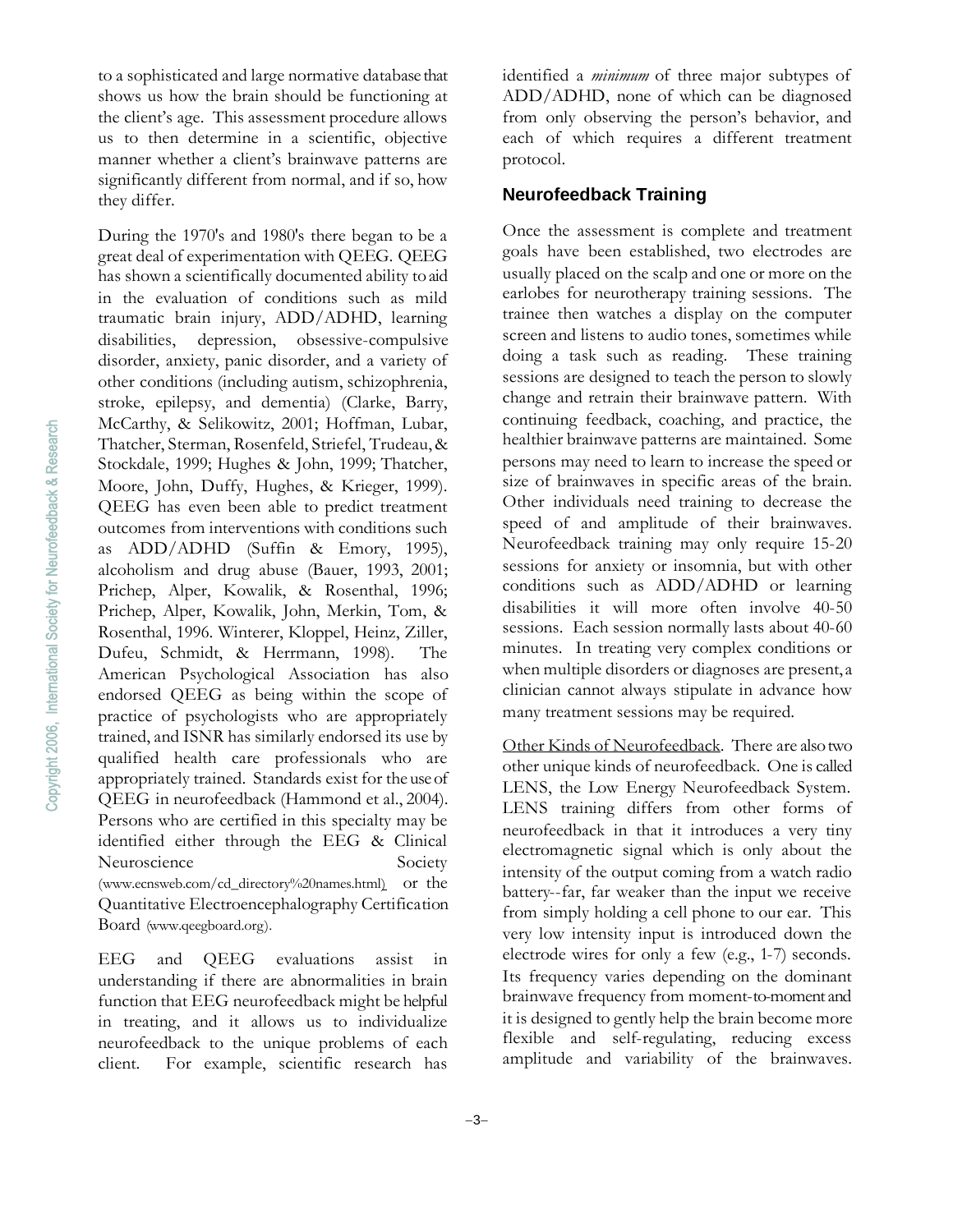Several encouraging initial research reports have been published on this system (Cripe, in press; Donaldson et al., 1998; Larsen, Harrington, & Hicks, in press; Larsen, Larsen, Adinaro, Johnson, Hanne, Sheppard, Hammond, & Ochs, in press; Meuller et al., 2001; Shoenberger et al., 2001). Another unique form of neurofeedback is HEG (hemoencephalography and passive infared hemoencephalography). The two different HEG systems seek to modify cerebral blood flow, increasing it in areas where it appears to be deficient. Once again, preliminary research on HEG applications appears encouraging (Carmen, 2004; Friedes & Aberbach, 2003; Mize, 2004; Sherrill, 2004; Toomim, Mize, Kwong, Toomim, Marsh, Kozlowski, Kimball, & Remond, 2004).

ADD/ADHD & Learning Disabilities. Since the late 1970's, neurofeedback has been researched, refined, and tested with ADD/ADHD and learning disabilities. Clinical work Dr. Joel Lubar and his colleagues (e.g., Lubar et al., 1995) at the University of Tennessee as well as many others have repeatedly demonstrated that it is possible to retrain the brain. In fact, a recent study (Levesque, Beauregard, & Mensour, 2006) documented with functional MRI neuroimaging the positive changes in brain function in ADHD children after neurofeedback treatment.l This and the research cited below all provide strong support that demonstrate the effectiveness of neurofeedback in treating ADD/ADHD. Whereas the average stimulant medication treatment study follow-up is only three weeks long, with only two long-term follow-up medication studies that lasted 14 months or longer, Dr. Lubar (1995) has published 10 year follow-ups on cases and found that in about 80% of clients, neurofeedback can substantially improve the symptoms of ADD and ADHD, and that these changes are maintained. Rossiter and LaVaque (1995) found that 20 sessions of neurofeedback produced comparable improvements in attention and concentration to taking Ritalin. Fuchs et. al. (2003) and Rossiter (2005) likewise demonstrated that neurofeedback produced comparable improvements compared to Ritalin. In a one year follow-up, control group study, Monastra et al. (2002) found that neurofeedback produced superior

improvements compared to Ritalin, even when the medication was discontinued.

In comparison to neurofeedback, a meta-analysis (Schachter, Pham, King, Langford, & Hoher, 2001) of randomized controlled studies of medication treatment for ADD/ADHD concluded that the studies were of poor quality, had a strong publication bias (meaning that drug company funded studies which failed to support the effectiveness of their product tended to never be submitted for publication), and often produced side effects. They concluded that long-term effects (beyond placebo effects) for longer than a 4 week follow-up period were not demonstrated. A recent comprehensive review (Drug Effectiveness Review Project, 2005) of medication treatment for ADD/ADHD concluded that there was no evidence on the long-term safety of the medications used in ADD/ADHD treatment and that good quality evidence is lacking that drug treatment improves academic performance or risky behaviors on a long term basis, or in adolescents or adults. In relation to the findings of this review, one of the latest studies (El-Zein, Abdel-Rahman, Hay,Lopez, Bondy, Morris, & Legator, 2005) concluded that "the lack of research on long-term effects of methylphenidate [Ritalin] use in humans warrants great concern" (p. 7) because they discovered that after only 3 months on Ritalin, 100% of children experienced chromosomal aberrations which could increase cancer risk, not unlike the genetic damage that has been found in adult methamphetamine users (Li, Hu, Chen, Lin, 2003).

In light of these findings, neurofeedback provides an important, non-invasive, and relatively side effect free treatment alternative for ADD/ADHD. In the long run it is also very cost effective. Some individuals express concern about the cost of neurofeedback being greater than the expense involved in drug treatment. Research has shown, however, that the costs associated with medication treatment are actually quite sizable. For instance, a study (Marchetti, Magar, Lau, Murphy, Jensen, Conners, Findling, Wineburg, Carotenuto, Einarson, & Iskedjian, 2001) of 6 different medications for ADD/ADHD treatment found that the average cost per school-aged patient was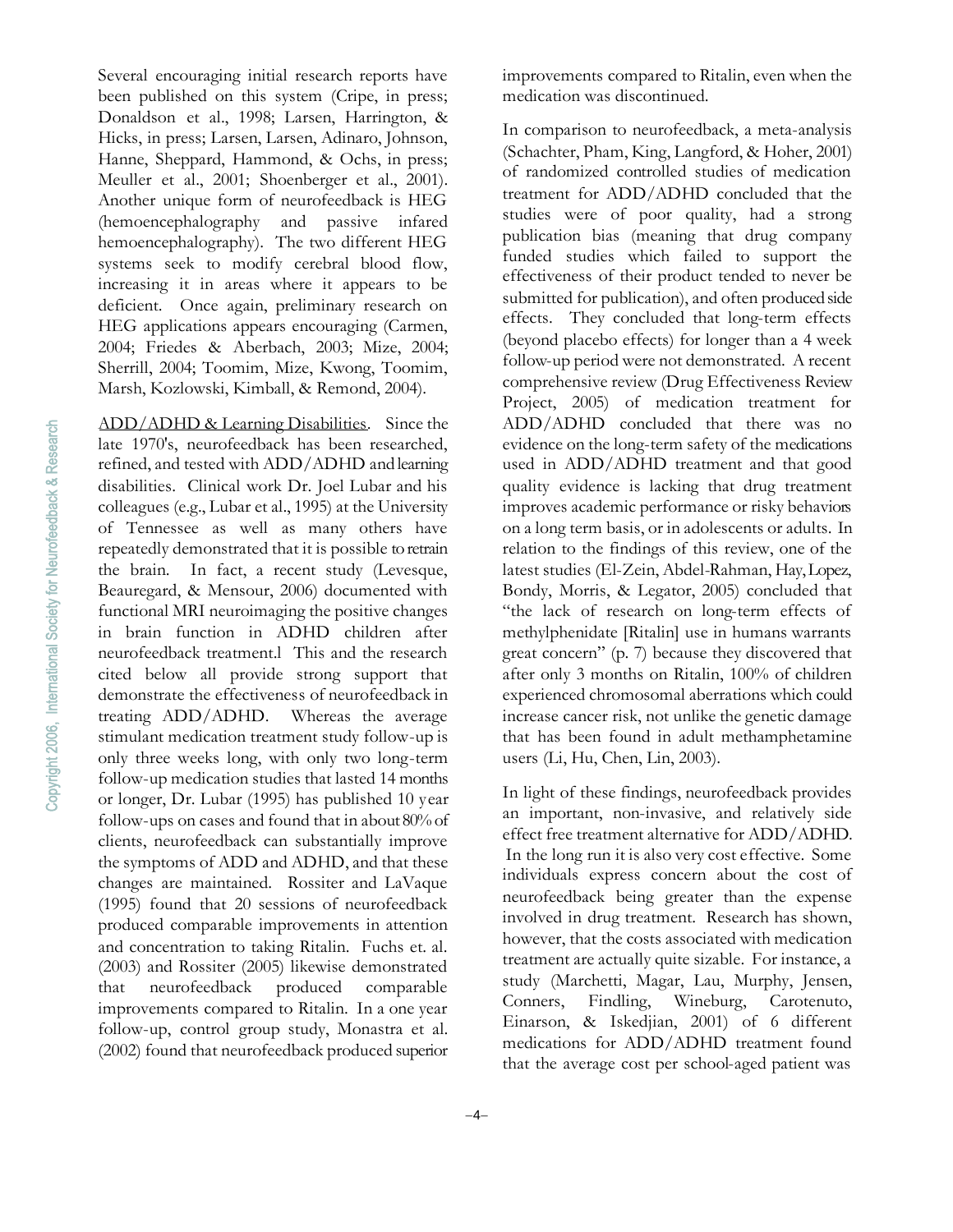\$1,678 each year. Another study (Swensen, Birnbaum, Secnik, Marynchenko, Greenberg, & Claxton, 2003) examined the health care costs in more than 100,000 families where ADHD was either present or not present. They found that in families where a member had ADHD, the direct costs of health care expenditures plus indirect costs (such as work loss) averaged \$1,288 per year higher for the other family members (who did not have ADD/ADHD) in comparison with members of families where ADHD was not present. This would mean that the cost of medication cited above, combined with indirect costs each year for a family with two children, one of whom had ADHD, would be \$5,542.

With regard to learning disabilities, Fernandez et al. (2003) demonstrated in a placebo-controlled study that neurofeedback was an effective treatment. Other papers have also been published on the value of neurofeedback with learning disabilities (Orlando & Rivera, 2004; Tansey, 1991; Thornton & Carmody, 2005).

Neurofeedback training for ADD/ADHD is commonly found to be associated with decreased impulsiveness/hyperactivity, increased mood stability, improved sleep patterns, increased attention span and concentration, improved academic performance, and increased retentionand memory. Fascinatingly, every ADD/ADHD or learning disability study that has evaluated IQ preand post-treatment has found that IQ increases following neurofeedback training. These improvements ranged from an average of 9 IQ points improvement in one study (Linden et al., 1996), to an average 12 IQ point improvement in a study by Thompson and Thompson, (1998),a mean of 19 IQ points in another study (Tansey, 1990), and even up to an average increase of 23 IQ points in a study by Othmer, Othmer and Kaiser, (1999).

Epilepsy, Brain Injuries & Stroke. Uncontrolled epileptic seizures have also been effectively treated using neurofeedback. Research in this area began in the early 1970's, and is extensive and rigorous, including blinded, placebo-controlled, cross-over studies (reviewed in Sterman, 2000). Neurofeedback has been found to be helpful with

all kinds of epilepsy, including grand mal, complex partial, and petit mal (absence) seizures. Although the larger proportion of seizure patients are adequately controlled by medication, most of the individuals who have been treated with neurofeedback in research studies were among the most severe epilepsy patients, where anticonvulsant drug therapy was unable to control their seizures. However, even in this most severe group of patients research found that neurofeedback training on average produces a 70% reduction in seizures. In these harsh cases of medically intractable epilepsy, neurofeedback has been able to facilitate greater control of seizures in 82% of patients, often reducing the level of medication required, which can be very positive given the long-term negative effects of some medications. Many patients, however, may still need to remain on some level of medication following neurofeedback. Walker and Kozlowski (2005) reported on 10 consecutive cases and 90% were seizure free after neurofeedback, although only 20% were able to cease taking medication.

Neurofeedback treatment outcome studies of closed and open head injuries are also now beginning to be seen (Ayers, 1987, 1991, 1999; Bounias et al., 2001, 2002; Byers, 1995; Hoffman et al., 1995, 1996a b; Keller, 2001; Laibow et al., 2001; Shoenberger et al., 2001; Thornton, 2000; Tinius & Tinius, 2001), as well as with stroke (Ayers, 1981, 1995a,b, 1999; Bearden et al., 2003; Putnam, 2001; Rozelle & Budzynski, 1995; Wing, 2001), but continued research needs to be done in these areas. It is believeed that neurofeedback offers a valuable additional therapy to assist in rehabilitation.

Alcoholism & Drug Abuse. EEG investigations of alcoholics (and the children of alcoholics) have documented that even after prolonged periods of abstinence, they have lower levels of alpha and theta waves and an excess of fast beta brainwaves. This suggests that alcoholics and their childrentend to be hard-wired differently from other people, which makes it difficult for them to relax. Following the intake of alcohol, however, the levels of alpha and theta brainwaves increase. Thus individuals with a biological predisposition to develop alcoholism (and their children) are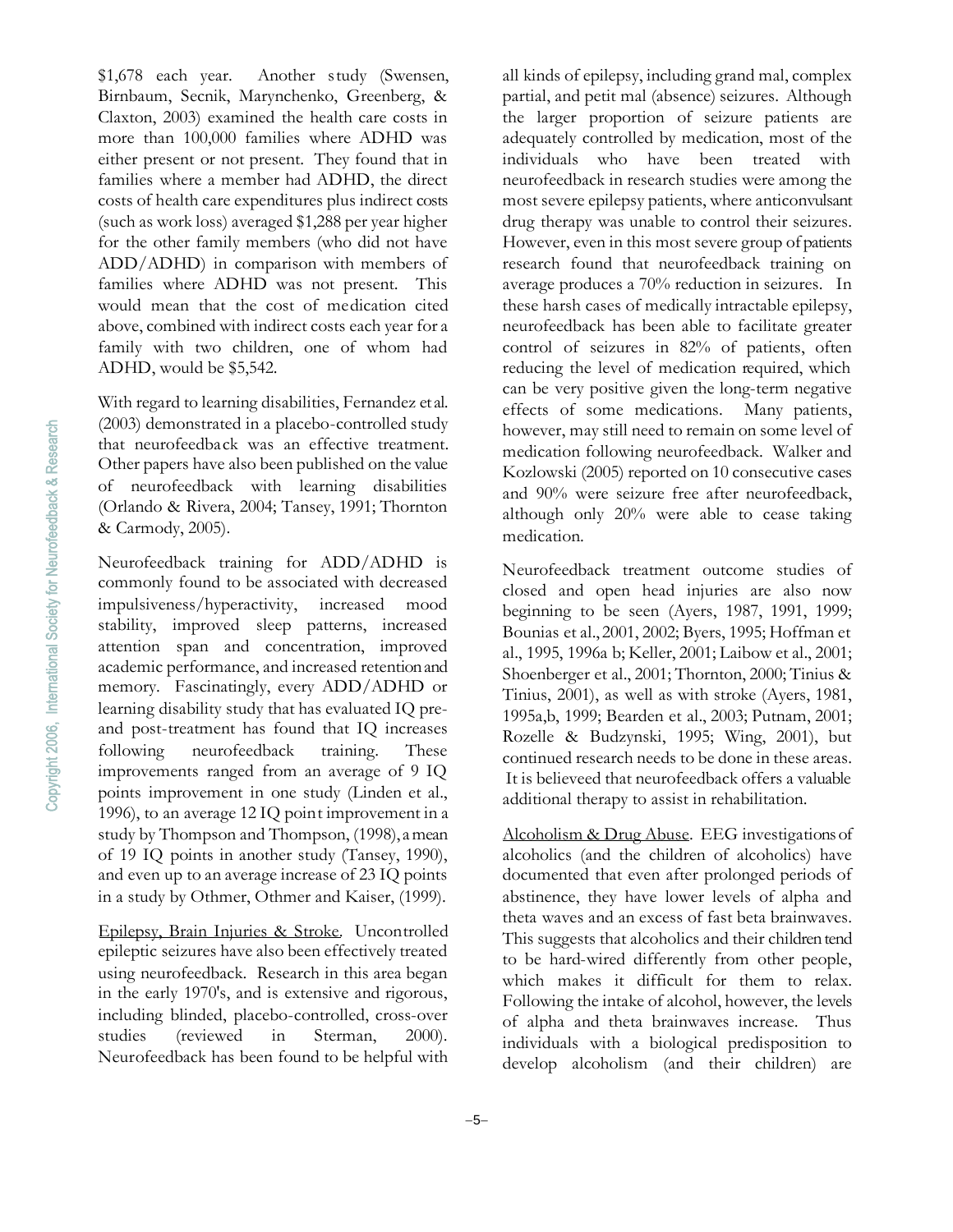Copyright 2006, International Society for Neurofeedback & Research 1998).

Copyright 2006, International Society for Neurofeedback & Research

particularly vulnerable to the effects of alcohol because, without realizing it, alcoholics seem to be trying to self-medicate in an effort to treat their own brain pathology. The relaxing mental state that occurs following alcohol use is highly reinforcing to them because of their underlying brain activity pattern. Several research studies now show that the best predictor of relapse is the amount of excessive beta brainwave activity that is present in both alcoholics and cocaine addicts (Bauer, 1993, 2001; Prichep et al., 1996a,b; Winterer,

Recently, neurofeedback training to teachalcoholics how to achieve stress reduction and profoundly relaxed states through increasing alpha and theta brainwaves and reducing fast beta brainwaves has demonstrated promising potential as an adjunct to alcoholism, treatment. Peniston and Kulkosky (1989) used such training in a study with chronic alcoholics compared to a nonalcoholic control group and a control group of alcoholics receiving traditional treatment. Alcoholics receiving 30 sessions of brainwave training demonstrated significant increases in the percentages of their EEG that was in the alpha and theta frequencies, and increased alpha rhythm amplitudes. The EEG biofeedback treatment group also demonstrated sharp reductions in depression when compared to controls. Alcoholics in standard (traditional) treatment showed a significant elevation in serum beta-endorphin levels (an index of stress and a stimulant of caloric [e.g., ethanol] intake), while those with brainwave training added to their treatment did not demonstrate this increase inbetaendorphin levels. On four-year follow-up checks (Peniston & Kulkosky, 1990), only 20% of the traditionally treated group of alcoholics remained sober, compared with 80% of the experimental group who had received neurofeedback training. Furthermore, the experimental group showed improvement in psychological adjustment on 13 scales of the Millon Clinical Multiaxial Inventory compared to the traditionally treated alcoholics who improved on only two scales and became worse on one scale. On the 16-PF personality inventory, the neurofeedback training group demonstrated improvement on 7 scales, compared to only one scale among the traditional treatment group. Thus

neurofeedback training appears to hold encouraging promise as an adjunctive module in the treatment of alcoholism, and it may have real potential in both treating and in remediating damage done through drug abuse (Burkett, Cummins, Dickson, & Skolnick, 2005).

Posttraumatic Stress Disorder (PTSD). Peniston and Kulkosky (1991) added thirty, 30-minute sessions of alpha/theta neurofeedback training to the traditional VA hospital treatment provided to a group of PTSD Vietnam combat veterans, and then compared them at 30 months post-treatment witha contrast group who received only traditional treatment. On follow-up, all 14 traditional treatment patients had relapsed and been rehospitalized, while only 3 of 15 neurofeedback training patients had relapsed. While all 14 patients who were on medication and were treated with neurofeedback had decreased their medication requirements by follow-up, among the patients receiving traditional treatment only one patient decreased medication needs, two reported no change, and 10 required an increase in psychiatric medications. On the Minnesota Multiphasic Personality Inventory, neurofeedback training patients improved significantly on all 10 clinical scales--dramatically on many of them--while there were no significant improvements on any scales in the traditional treatment group.

Other Clinical Applications of Neurofeedback Training. Neurofeedback has shown good research support for its effectiveness in treating anxiety (Hammond, 2005a; Moore, 2000). It is also being used to work with other clinical problems such as depression (Baehr, Rosenfeld & Baehr, 2001; Hammond, 2001, 2005c), chronic fatigue syndrome (Hammond, 2001), fibromyalgia (Donaldson et al., 1998; Meuller et al., 2001), sleep disorders, Tourette's, obsessive-compulsive disorder (Hammond, 2003, 2004), autism (Jarusiuwicz,2002; Scolnick, , 2002; Sichel, Fehmi, & Goldstein, 1995), Parkinson's tremors (Thompson & Thompson, 2002), tinnitus (Gosepath et al., 2001; Schenk et al., 2005; Weiler et al., 2001), physical balance, swallowing, gagging and incontinence (Hammond, 2005b), cerebral palsy (Ayers, 2004), and essential tremor. Neurofeedback is also being utilized in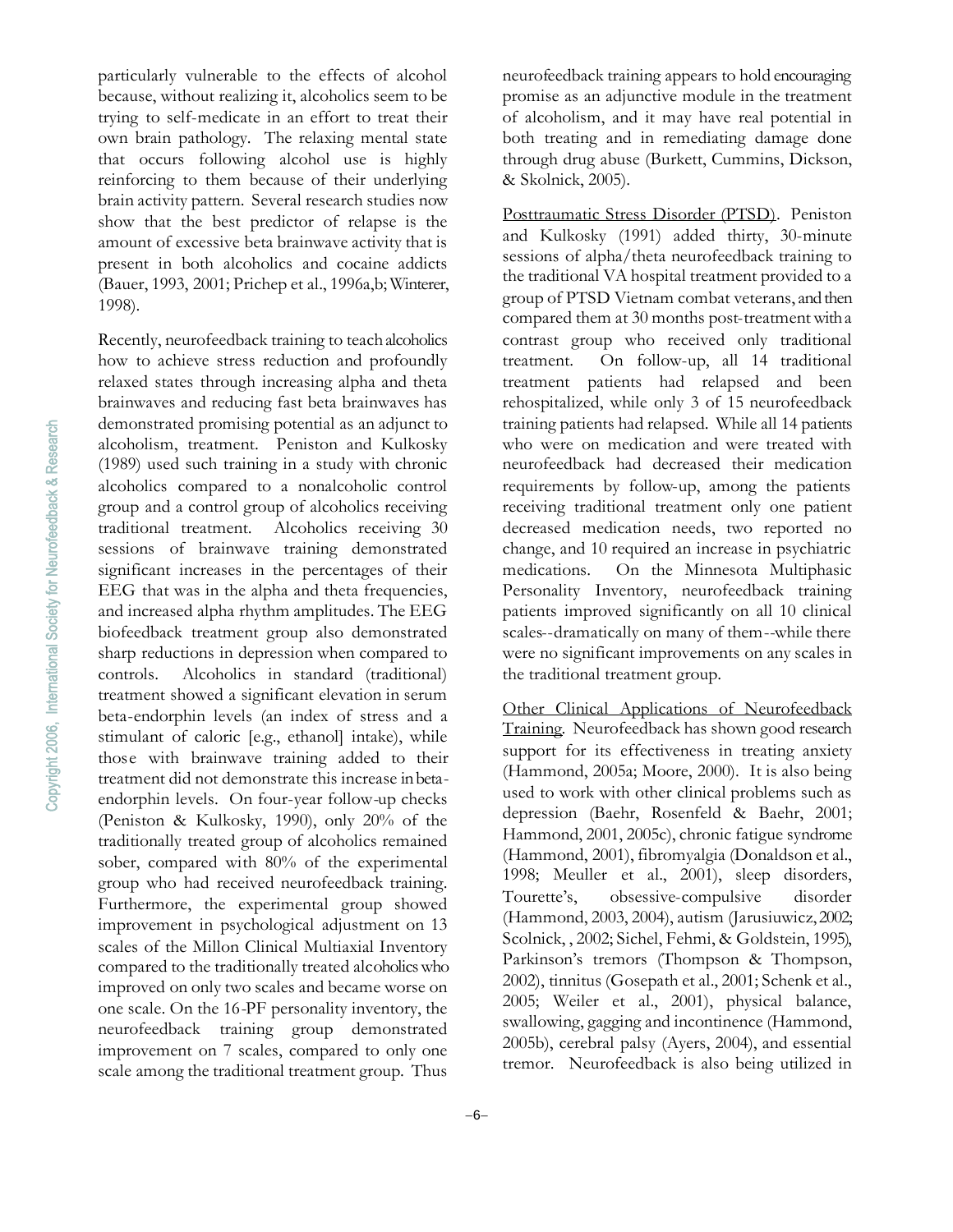peak performance training, for instance in enhancing musical performance (Egner & Gruzelier, 2003), dance performance (Raymond et al., 2005), and with athletes, business executives, and for cognitive and memory enhancement in normal individuals (Hanslmayer et al., 2005; Rasey, Lubar, McIntyre, Zoffuto & Abbott, 1996; Vernon et al., 2003), which has been referred to as "brain brightening" when used to counter the effects of normal aging (Budzynski, 1996). However, these areas of application do not yet have strong research validation.

Although there are many health care practitioners who are convinced of the effectiveness and value of this cutting-edge technology (and several thousand clinicians are using neurofeedback), you should be aware that some insurance company personnel and even some professionals, many of whom may not be aware of the latest published research, may regard all neurofeedback as experimental. Even in the case of well validated neurofeedback treatments, some insurance companies insist on defining all biofeedback as experimental and, thus, may not reimburse for these services.

# **Adverse Effects, Home Training, & Selecting a Practitioner**

Mild side effects can sometimes occur during neurofeedback training. For example, occasionally someone may feel tired, spacey, anxious, experience a headache, have difficulty falling asleep, or feel agitated or irritable. Many of these feelings pass within a short time after a training session. If you make your therapist aware of such feelings, they can alter training protocols and usually quickly eliminate such mild adverse effects.

It is possible, however, for more significant negative effects to occur (Hammond et al., 2001) if training is not being supervised by a knowledgeable, certified (www.bcia.org) professional who will individualize the training. A "one-size-fits-all" approach that is not tailored to the individual will undoubtedly pose a greater risk of either producing an adverse reaction or of simply being ineffective. Due to the heterogeneity in the brainwave activity within broad diagnostic categories (e.g., ADD/ADHD, head injuries, depression, autism, or obsessive-compulsive disorder) the treatment requires individualization. Thus it is emphasized once again that everyone does not need the same treatment and that if training is not tailored to the person, the risk is greater of it being ineffective or very infrequently even detrimental. For instance, Lubar et al. (1981) published a reversal double blind controlled study with epilepsy which documented that problems with seizure disorder could be improved with neurofeedback, but they could also be made worse if the wrong kind of training was done. Similarly, Lubar and Shouse (1976, 1977) documented that ADD/ADHD symptoms could both improve, but also be worsened if inappropriate training was done. Therefore, seeking out a qualified and certified professional who will do a comprehensive assessment of brain function (e.g., with a QEEG or careful assessment of the raw EEG activity) is deemed to be vitally important.

If you are seeking help for a psychological, psychiatric, or medical problem like those discussed above, it is recommended that you determine that the practitioner you select is not only certified, but is also licensed or certified for independent practice in your state as a mental health or health care professional. An increasing number of unqualified and unlicensed persons are managing to obtain neurofeedback equipment and seeking to basically practice psychology and medicine without a license. It is unfortunately becoming a "buyer beware" marketplace. In this regard, some individuals are now renting and leasing home training equipment. It is our strong recommendation that training with equipment at home should *only* be done under the *regular* consultation and supervision of a legitimately trained and certified professional, and preferably home training should only occur following closely supervised training that has occurred in the office for a period of time. It is important to caution the public that if this is not done, some negative effects (and a much higher probability of ineffective results) could occur from such unsupervised selftraining. It is important to remember that the impressive success documented in research on neurofeedback is based on work by qualified professionals, following individualized assessment, and with training sessions that are supervised by a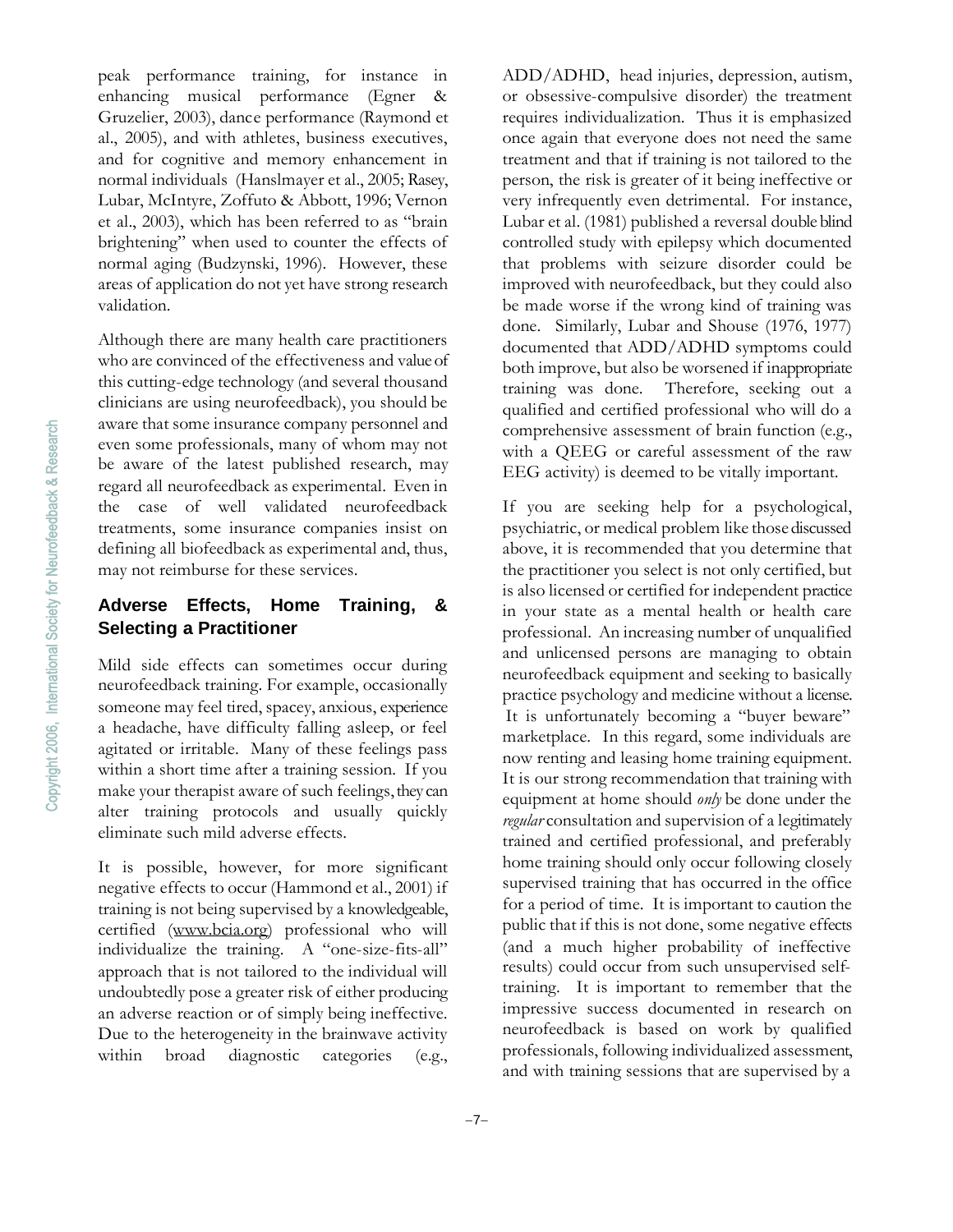knowledgeable therapist rather than with unsupervised sessions taking place in an officeor at home.

## **Referral Sources**

You may identify certified practitioners who are doing neurofeedback training by consulting the website for the Biofeedback Certification Institute of America (www.bcia.org) and by examining the membership directory for ISNR (www.isnr.org). In addition to the references included in this paper, the ISNR website also includes a comprehensive bibliography of scientific outcome literature on neurofeedback which is periodically updated.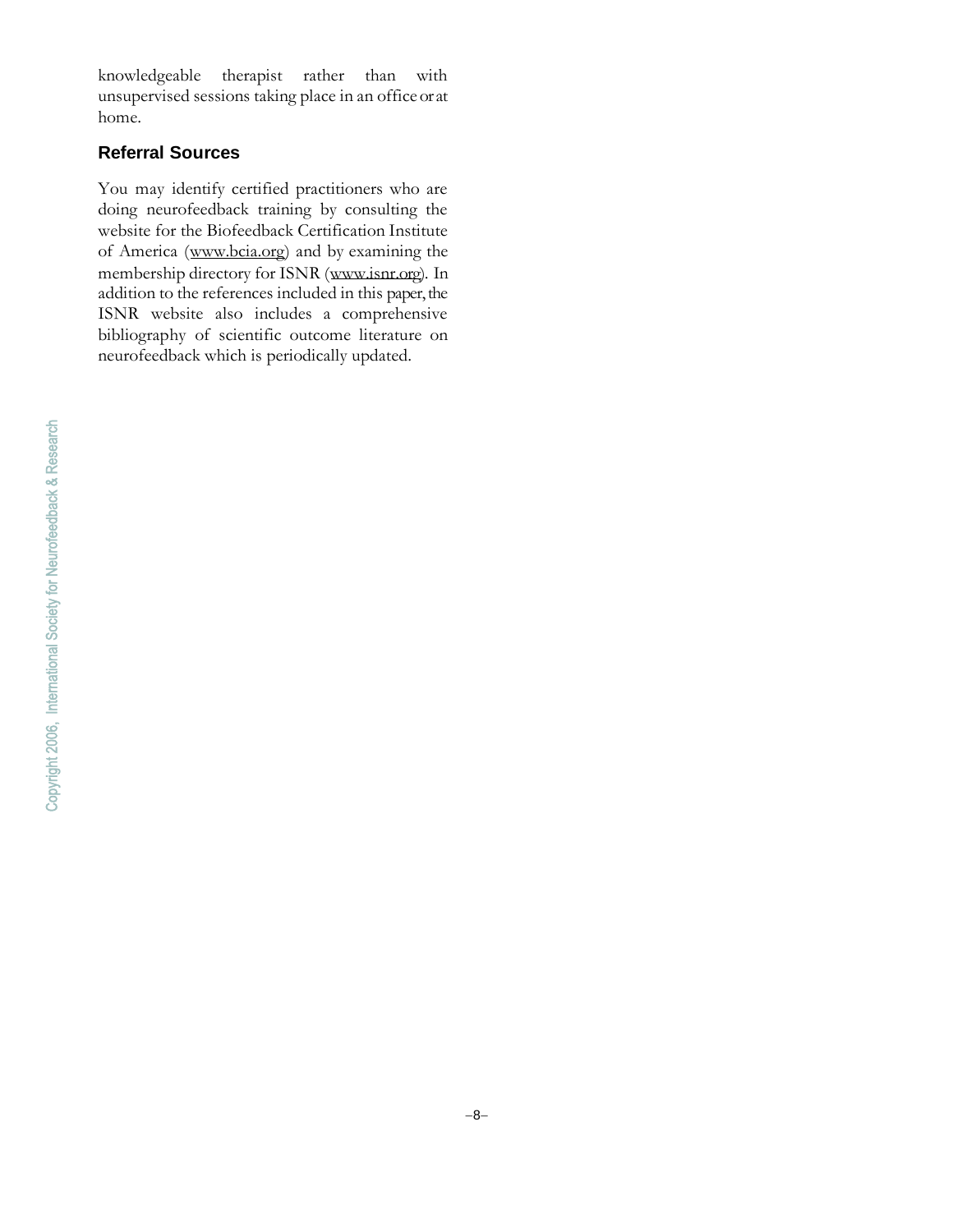#### References

- Ayers, M. E. (1981). A report on a study of the utilization of electroencephalography for the treatment of cerebral vascular lesion syndromes. Chapter in L. Taylor, M. E. Ayers, & C. Tom (Eds.), Electromyometric Biofeedback Therapy. Los Angeles: Biofeedback and Advanced Therapy Institute, pp. 244-257.
- Ayers, M. E. (1987). Electroencephalic neurofeedback and closed head injury of 250 individuals. Head Injury Frontiers. National Head Injury Foundation, 380-392.
- Ayers, M. E. (1991). A controlled study of EEG neurofeedback training and clinical psychotherapy for right hemispheric closed head injury. Paper presented at the National Head Injury Foundation, Los Angeles, 1991.
- Ayers, M. E. (1995a). A controlled study of EEG neurofeedbackand physical therapy with pediatric stroke, age seven months to age fifteen, occurring prior to birth. Biofeedback & Self-Regulation,  $20(3)$ , 318.
- Ayers, M. E. (1995b). EEG neurofeedback to bring individuals out of level 2 coma. Biofeedback & Self-Regulation, 20(3), 304-305.
- Ayers, M. E. (1999). Assessing and treating open head trauma, coma, and stroke using real-time digital EEG neurofeedback. Chapter in J. R. Evans & A. Abarbanel (Eds.), Introduction to Quantitative EEG and Neurofeedback. New York: Academic Press, pp. 203-222.
- Ayers, M. E. (2004). Neurofeedback for cerebral palsy. Journal of Neurotherapy, 8(2), 93-94.
- Bearden, T. S., Cassisi, J. E., & Pineda, M. (2003). Neurofeedback training for a patient with thalamic and cortical infarctions. Applied Psychophysiology & Biofeedback, 28(3), 241-253.
- Bounias, M., Laibow, R. E., Bonaly, A., & Stubblebine, A. N. (2001). EEG-neurobiofeedback treatment of patients with brain injury: Part 1: Typological classification of clinical syndromes. Journal of Neurotherapy, 5(4), 23-44.
- Bounias, M., Laibow, R. E., Stubbelbine, A. N.,Sandground, H., & Bonaly, A. (2002). EEG-neurobiofeedback treatment of patients with brain injury Part 4: Duration of treatments as a function of both the initial load of clinical symptoms and the rate of rehabilitation. Journal of Neurotherapy, 6(1), 23-38.
- Burkett, V. S., Cummins, J. M., Dickson, R. M., & Skolnick, M. (2005). An open clinical trial utilizing real-time EEG operant conditioning as an adjunctive therapy in the treatment of crack cocaine dependence. *Journal of Neurotherapy*, *9*(2), 7-26.
- Byers, A. P. (1995). Neurofeedback therapy for a mild head injury. Journal of Neurotherapy, 1(1), 22-37.
- Baehr, E., Rosenfeld, J. P., & Baehr, R. (2001). Clinical use of an alpha asymmetry neurofeedback protocol in the treatment of mood disorders: Follow-up study one to five years post therapy. Journal of Neurotherapy, 4(4), 11-18.
- Bauer, L. O. (1993). Meteoric signs of CNS dysfunction associated with alcohol and cocaine withdrawal. Psychiatry Research, 47, 69-77.

Bauer, L. O. (2001). Predicting relapse to alcohol and drug abuse via quantitative electroencephalography. Neuropsychopharmacology, 25(3), 332-240.

- Budzynski, T. H. (1996). Brain brightening: Can neurofeedback improve cognitive process? Biofeedback, 24(2), 14-17.
- Carmen, J. A. (2004). Passive infrared hemoencephalography: Four years and 100 migraines. Journal of Neurotherapy, 8(3), 23-51.
- Clarke, A. R., Barry, R. J., McCarthy, R., & Selikowitz, M. (2001). EEG-defined subtypes of children with attentiondeficit/hyperactivity disorder. Clinical Neurophysiology, 112, 2098-2105.
- Cripe, C. (in press). Effective use of LENS as an adjunct to cognitive neurodevelopmental training. *Journal of Neurotherapy*.
- Donaldson, C. C. S., Sell, G. E., & Mueller, H. H. (1998). Fibromyalgia: A retrospective study of 252 consecutive referrals. Canadian Journal of Clinical Medicine, 5(6), 116-127.
- Drug Effectiveness Review Project (2005). Drug class review on pharmacologic treatments for ADHD. Portland: Oregon Health & Science University. Available online at http://ww.ohsu.edu/drugeffectivensss/reports/documents/ad hd%20Final%20Report.pdf
- Duffy, F. H., Hughes, J. R., Miranda, F., Bernad, P., & Cook, P. (1994). Status of quantified EEG (qEEG) in clinical practice, 1994. Clinical Electroencephalography, 25, 6-22.
- El-Zein, R. A., Abdel-Rahman, S. Z., Hay, M. J., Lopez, M. S., Bondy, M. L., Morris, D. L., & Legator, M. S. (2005). Cytogenetic effects in children treated with methylphenidate. Cancer Letters, , 1-8.
- Egner, T., & Gruzelier, J. H. (2002). Ecological validity of neurofeedback: Modulation of slow wave EEG enhances musical performance. Neuroreport, 14(9), 1121-1224.
- Fernandez, T., Harare, W., Harmony, T., Diaz-Comas, L., Santiago, E., Sanchez, L., Bosch, J., Fernandez-Bases, A., Adair, G., Ricardo-Garcell, J., Barraza, C., Aubert, E., Galan, L., & Valdes, P. (2003). EEG and behavioral changes following neurofeedback treatment in learning disabled children. Clinical Electroencephalography, 34(3), 145-150.
- Friedes, D., & Aberbach, L. (2003). Exploring hemispheric differences in infrared brain emissions. Journal of Neurotherapy, 8(3), 53-61.
- Fuchs, T. Birbaumer, N., Lutzenberger, W., Gruzelier, J. H., & Kaiser, J. (2003). Neurofeedback Treatment for attention deficit/hyperactivity disorder in children: A comparison with methylphenidate. Applied Psychophysiology & Biofeedback, 28, 1-12.
- Hammond, D. C. (2001). Neurofeedback treatment of depression with the Roshi. Journal of Neurotherapy, 4(2), 45-56.
- Hammond, D. C. (2001). Treatment of chronic fatigue with neurofeedback and self-hypnosis. NeuroRehabilitation, 16, 295-300.
- Hammond, D. C., Stockdale, S., Hoffman, D., Ayers, M. E., & Nash, J. (2001). Adverse reactions and potential iatrogenic effects in neurofeedback training. Journal of Neurotherapy, 4(4), 57-69.
- Hammond, D. C. (2003). QEEG-guided neurofeedback in the treatment of obsessive compulsive disorder. Journal of Neurotherapy, 7(2), 25-52.
- Hammond, D. C. (2004). Treatment of the obsessional subtype of obsessive compulsive disorder with neurofeedback. Biofeedback, 32, 9-12.
- Hammond, D. C. (2005a). Neurofeedback with anxiety and affective disorders. *Child & Adolescent Psychiatric Clinics of North America*, *14*, 105-123.
- Hammond, D. C. (2005b). Neurofeedback to improve physical balance, incontinence, and swallowing. Journal of Neurotherapy, 9(1), 27-36.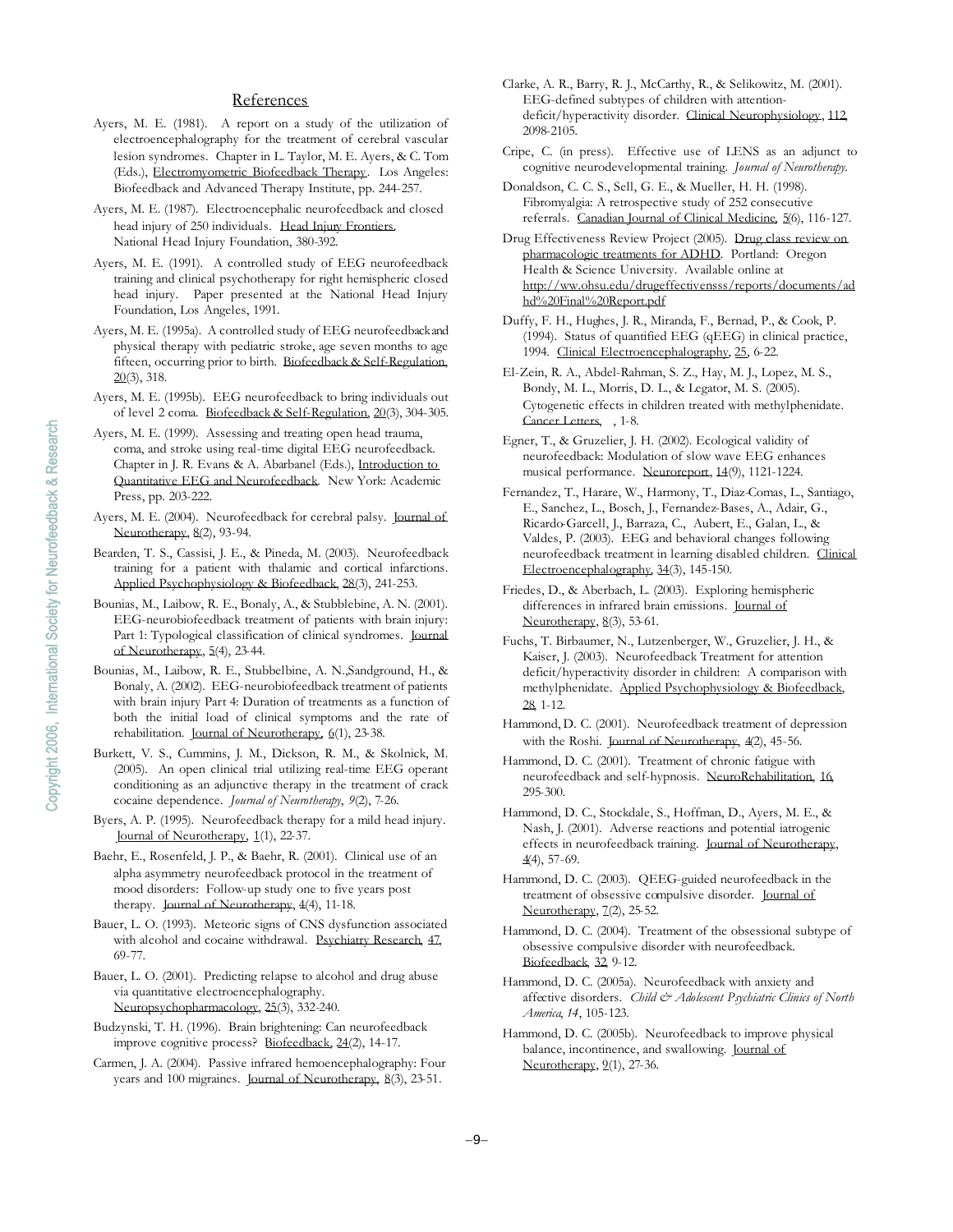- Hammond, D. C. (2005c). Neurofeedback treatment of depression and anxiety. *Journal of Adult Development*, *12*(2), 131-138.
- Hammond, D. C., Walker, J., Hoffman, D., Lubar, J. F., Trudeau, D., Gurnee, R., & Horvat, J. (2004). Standards for the use of QEEG in neurofeedback: A position paper of the International Society for Neuronal Regulation. Journal of Neurotherapy, 8(1), 5-26.
- Hanslmayer, S., Sauseng, P., Doppelmayr, M., Schabus, M., & Klimesch, W. (2005). Increasing individual upper alpha by neurofeedback improves cognitive performance in human subjects. Applied Psychophysiology & Biofeedback, 30(1), 1-10.
- Hoffman, D. A., Lubar, J. F., Thatcher, R. W., Sterman, M. B., Rosenfeld, P. J., Striefel, S., Trudeau, D., & Stockdale, S. (1999). Limitations of the American Academy of Neurology and American Clinical Neurophysiology Society paper on QEEG. Journal of Neuropsychiatry & Clinical Neuroscience, 11(3), 401- 407.
- Hoffman, D. A., Stockdale, S., Hicks, L., & Schwaninger, J. (1995). Diagnosis and treatment of closed head injury. *Journal of Neurotherapy*, *1*(1), 14-21.
- Hoffman, D. A., Stockdale, S., & Van Egren, L. (1996a). Symptom changes in the treatment of mild traumatic brain injury using EEG neurofeedback [Abstract]. Clinical Electroencephalography, 27(3), 164.
- Hoffman, D. A., Stockdale, S., & Van Egren, L. (1996b). EEG neurofeedback in the treatment of mild traumatic brain injury [Abstract]. Clinical Electroencephalography, 27(2), 6.
- Hughes, J. R., & John, E. R. (1999). Conventional and quantitative electroencephalography in psychiatry. Journal of Neuropsychiatry & Clinical Neuroscience, 11(2), 190-208.
- Jarusiewicz, B. (2002). Efficacy of neurofeedback for children in the autistic spectrum: A pilot study. Journal of Neurotherapy,  $6(4)$ , 39-49.
- Keller, I. (2001). Neurofeedback therapy of attention deficits in patients with traumatic brain injury. Journal of Neurotherapy, 5, 19-32.
- Laibow, R E., Stubblebine, A. N., Sandground, H.,& Bounias, M. (2001). EEG neurobiofeedback treatment of patients with brain injury: Part 2: Changes in EEG parameters versus rehabilitation. Journal of Neurotherapy, 5(4), 45-71.
- Larsen, R., Larsen, S., Adinarok C., Johnson, S., Hanne, B., Sheppard, S., Hammond, D. C., & Ochs, L. (in press). Use of the Low Energy Neurofeedback System (LENS) with animals. *Journal of Neurotherapy*.
- Larsen, S., Harrington, K., & Hicks, S. (in press). The LENS (Low Energy Neurofeedback System): A clinical outcomes study of 100 patients at Stone Mountain Center, New York. *Journal of Neurotherapy*.
- Levesque, J., Beauregard, M., & Mensour, B. (2006). Effect of neurofeedback training on the neural substrates of selective attention in children with attention-deficit/hyperactivity disorder: A functional magnetic resonance imaging study. Neuroscience Letters, 394(3), 216-221.
- Li, J. H., Hu, H. C., Chen, W. B., Lin, S. K. (2003). Genetic toxicity of methamphetamine in vitro and in human abusers. Environmental & Lolecular Mutagenesis, 42, 233-242.
- Linden, M., Habib, T., & Radojevic, V. (1996). A controlled study of the effects of EEG biofeedback on cognition and behavior of children with attention deficit disorder and learning disabilities. Biofeedback and Self-Regulation, 21 (1), 35-49.
- Lubar, J. F. (1995). Neurofeedback for the management of attention-deficit/hyperactivity disorders. Chapter in M. S. Schwartz (Ed.), Biofeedback: A Practitioner's Guide. New York, Guilford, 493-522.
- Lubar, J. F., Shabsin, H. S., Natelson, S. E. et al. (1981). EEG operant conditioning in intractible epileptics. Archives of Neurology, 38, 700-704.
- Lubar, J. F. & Shouse, M. N. (1976). EEG and behavioral changes in a hyperactive child concurrent with training of the sensorimotor rhythm (SMR): A preliminary report. Biofeedback & Self-Regulation, 1(3), 293-306.
- Lubar, J. F., & Shouse, M. N. (1977). Use of biofeedback in the treatment of seizure disorders and hyperactivity. Advances in Clinical Child Psychology, 1, 204-251.
- Mize, W. (2004). HemoencephalographyBA new therapy for attention deficit hyperactivity disorder (ADHD): Case report. Journal of Neurotherapy, 8(3), 77-97.
- Mueller, H. H., Donaldson, C. C. S., Nelson, D. V., & Layman, M. (2001). Treatment of fibromyalgia incorporating EEG-driven stimulation: A clinical outcomes study. Journal of Clinical Psychology, 57(7), 933-952.
- Monastra, V. J., Monastra, D. M., & George, S. (2002). The effects of stimulant therapy, EEG biofeedback, and parenting style on the primary symptoms of attention-deficit/hyperactivity disorder. Applied Psychophysiology & Biofeedback, 27(4), 231-249.
- Moore, N. C. (2000). A review of EEG biofeedback treatment of anxiety disorders. Clinical Electroencephalography, 31(1), 1-6.
- Ochs, L. (in press). The Low Energy Neurofeedback System (LENS): Theory, background, and introduction. Journal of Neurotherapy, 10(2),
- Orlando, P. C., & Rivera, R. O. (2004). Neurofeedbck for elementary students with identified learning problems. Journal of Neurotherapy, 8(2), 5-19.
- Othmer, S., Othmer, S. F., & Kaiser, D. A. (1999). EEG biofeedback: Training for AD/HD and related disruptive behavior disorders. Chapter in J. A. Incorvaia, B. S. Mark-Goldstein, & D. Tessmer (Eds.), Understanding, Diagnosing, land Treating AD/HD in Children and Adolescents. New York: Jason Aronson, pp. 235-296.
- Peniston, E. G., & Kulkosky, P. J. (1989). Alpha-theta brainwave training and beta-endorphin levels in alcoholics. Alcohol: Clinical & Experimental Research, 13(2), 271-279.
- Peniston, E. G., & Kulkosky, P. J. (1991). Alcoholic personality and alpha-theta brainwave training. Medical Psychotherapy, 2, 37-55.
- Peniston, E. G., & Kulkosky, P. J. (1991). Alpha-theta brainwave neuro-feedback therapy for Vietnam veterans with combatrelated post-traumatic stress disorder. Medical Psychotherapy, 4, 47-60.
- Prichep, L., Alper, K., Kowalik, S. C., & Rosenthal, M. S. (1996). Neurometric qEEG studies of crack cocaine dependence and treatment outcome. Journal of Addictive Diseases, 15(4), 39-53.
- Prichep, L., Alper, K. R., Kowalik, S. C., John, E. R., Merkin, H. A., Tom, M., & Rosenthal, M. S. (1996). qEEG subtypes in crack cocaine dependence and treatment outcome. Chapter in L. S. Harris (Ed.), *Problems of Drug Dependence, 1995: Proceedings of 57th Annual Scientific Meeting, The College on Problems of Drug Dependence, Inc., Research Monograph No. 162.* Rockville, MD: National Institute on Drug Abuse, p. 142.